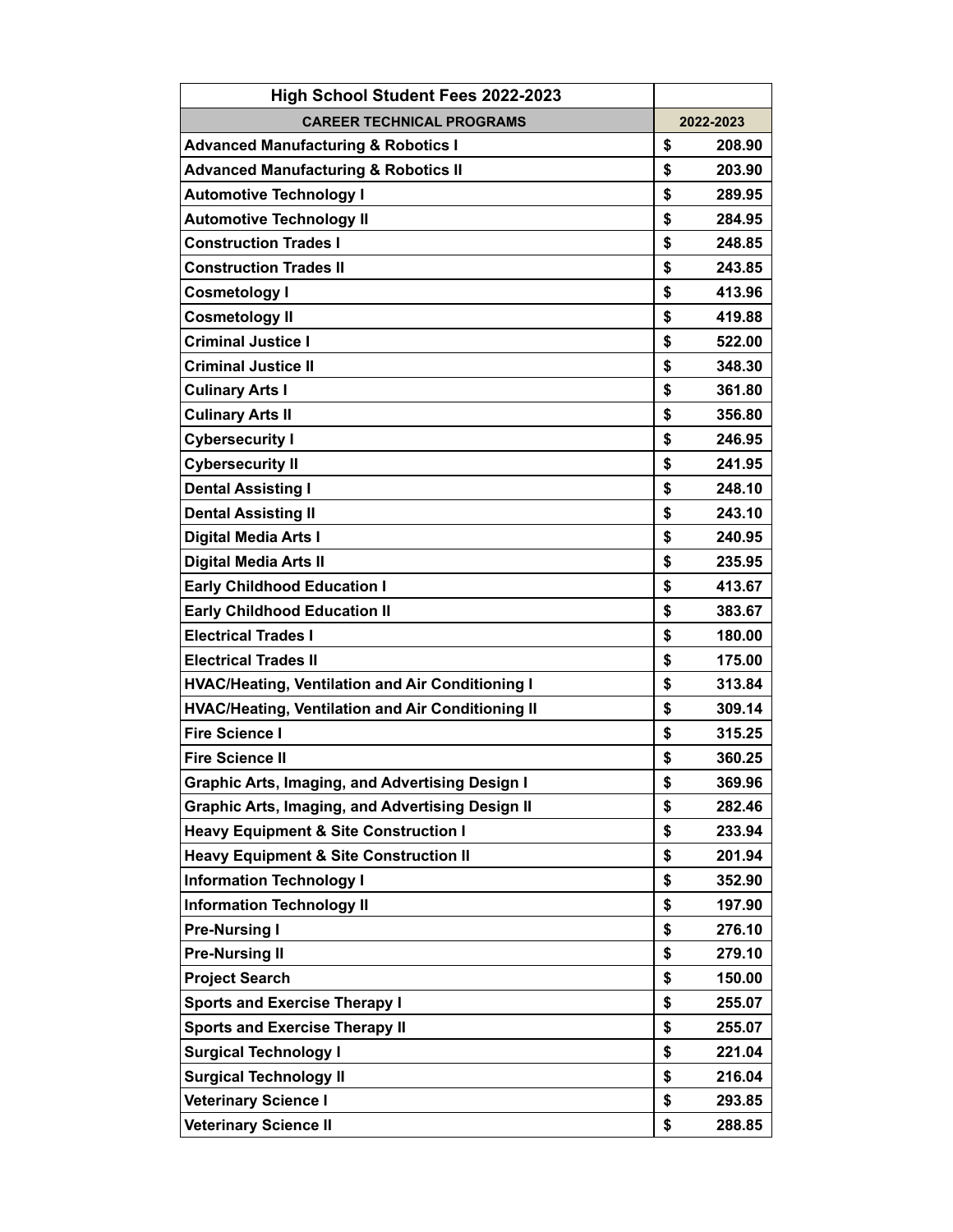| <b>Welding I</b>                      | \$<br>386.60 |
|---------------------------------------|--------------|
| <b>Welding II</b>                     | \$<br>167.60 |
|                                       |              |
| <b>Academic Fees</b>                  |              |
| <b>English</b>                        |              |
|                                       |              |
| <b>Advanced English III AP</b>        | \$<br>20.00  |
| <b>Advanced English IV AP</b>         | \$<br>20.00  |
| <b>Advanced English IV CCP</b>        | \$<br>20.00  |
| <b>Creative Writing</b>               | \$<br>10.00  |
| <b>English III</b>                    | \$<br>15.00  |
| <b>English IV</b>                     | \$<br>15.00  |
| <b>Performing Arts Communications</b> | \$<br>15.00  |
| English III - CP                      | \$<br>20.00  |
| English IV - CP                       | \$<br>20.00  |
| <b>Film Analysis</b>                  | \$<br>5.00   |
| Speech & Debate                       | \$<br>5.00   |
|                                       |              |
| <b>Math</b>                           |              |
|                                       |              |
| Algebra II                            | \$<br>5.00   |
| <b>Algebra II-CP</b>                  | \$<br>5.00   |
| <b>Calculus CCP</b>                   | \$<br>5.00   |
| <b>Geometry</b>                       | \$<br>15.00  |
| <b>Medical Math</b>                   | \$<br>5.00   |
| <b>Pre-Calculus - CCP</b>             | \$<br>5.00   |
| <b>Business Math</b>                  | \$<br>5.00   |
| <b>Technical Math</b>                 | \$<br>5.00   |
| Pre-Calculus / Trig                   | \$<br>5.00   |
|                                       |              |
| <b>Science</b>                        |              |
|                                       |              |
| <b>Human Biology</b>                  | \$           |
| <b>Forensics</b>                      | \$<br>35.00  |
| <b>Chemistry - CP</b>                 | \$           |
| <b>Environmental Science</b>          | \$<br>35.00  |
| <b>Physics</b>                        | \$<br>35.00  |
| <b>Chemistry</b>                      | \$<br>35.00  |
| <b>Electrical Physics</b>             | \$<br>35.00  |
| <b>Human Biology Tech Prep</b>        | \$<br>35.00  |
| <b>Science Exploration</b>            | \$<br>35.00  |
|                                       |              |
| <b>Social Studies</b>                 |              |